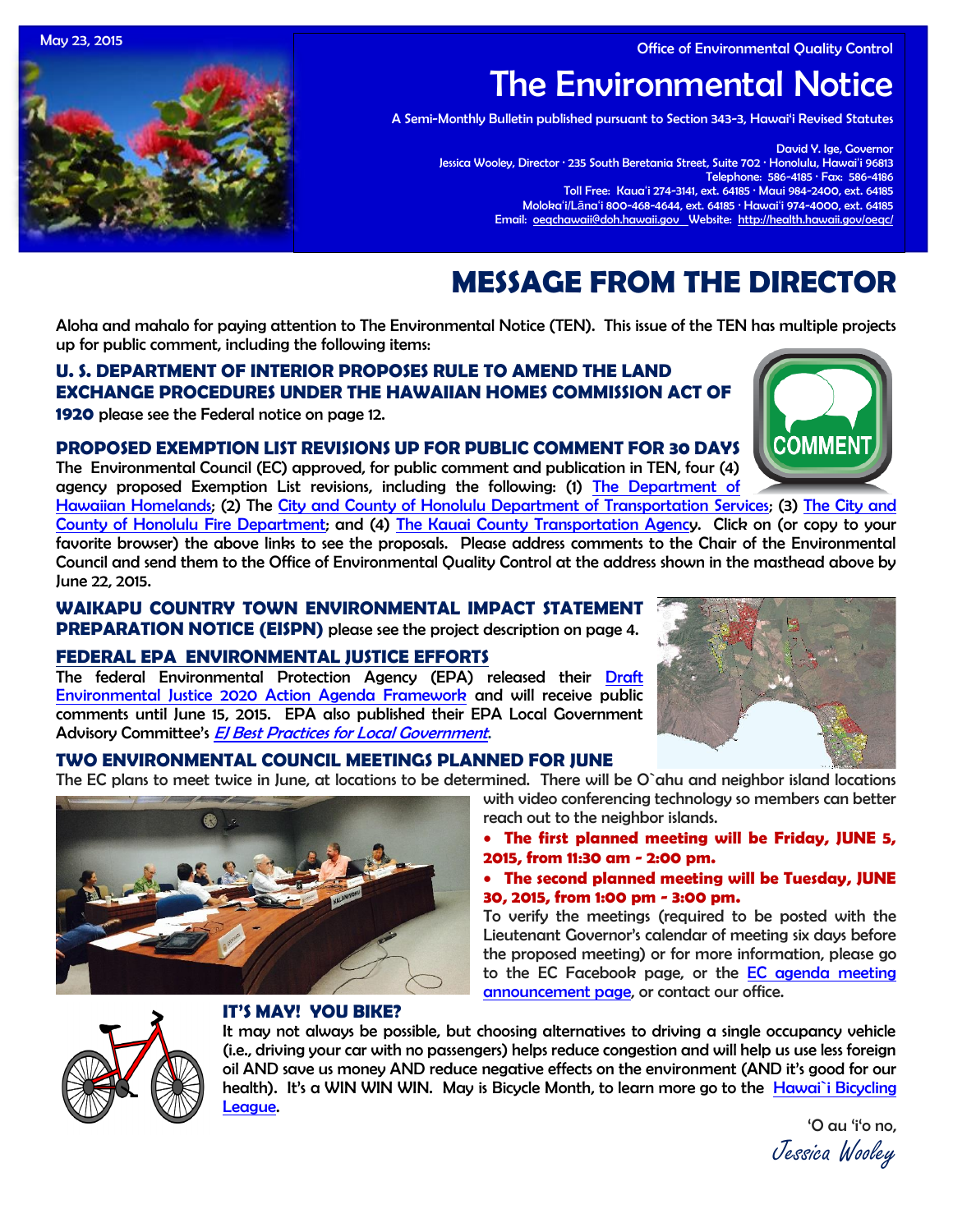# **TABLE OF CONTENTS**

| <b>FRONT PAGE</b>                                                                                              |  |
|----------------------------------------------------------------------------------------------------------------|--|
|                                                                                                                |  |
|                                                                                                                |  |
| <b>HAWAI'I (HRS 343)</b>                                                                                       |  |
|                                                                                                                |  |
| <b>MAUI (HRS 343)</b>                                                                                          |  |
|                                                                                                                |  |
|                                                                                                                |  |
|                                                                                                                |  |
| O'AHU (HRS 343)                                                                                                |  |
|                                                                                                                |  |
|                                                                                                                |  |
|                                                                                                                |  |
|                                                                                                                |  |
| <b>COASTAL ZONE MANAGEMENT NOTICES</b>                                                                         |  |
|                                                                                                                |  |
|                                                                                                                |  |
|                                                                                                                |  |
| <b>CONSERVATION DISTRICT USE APPLICATION</b>                                                                   |  |
|                                                                                                                |  |
| <b>SHORELINE NOTICES</b>                                                                                       |  |
|                                                                                                                |  |
|                                                                                                                |  |
| <b>NATIONAL ENVIRONMENTAL POLICY ACT (NEPA) NOTICE</b>                                                         |  |
| NASA Low Density Supersonic Decelerator Technology Demonstration Mission Pacific Missile Range Facility        |  |
|                                                                                                                |  |
| <b>FEDERAL NOTICES</b>                                                                                         |  |
| Notice of Decision To Authorize the Interstate Movement of Sea Asparagus Tips From Hawaii Into the Continental |  |
|                                                                                                                |  |
| Land Exchange Procedures and Procedures To Amend the Hawaiian Homes Commission Act, 1920  12                   |  |
| Proposed Consent Decree in United States v. City/County of Honolulu, Civil Action No. CV 15-00173 BMK.  12     |  |

## **GLOSSARY** ............................................................................................................................................ 13



HRS 343, document\* count in this issue 5(b) – 05 5(e) – 03 \*(excluding administrative exemption declarations/lists)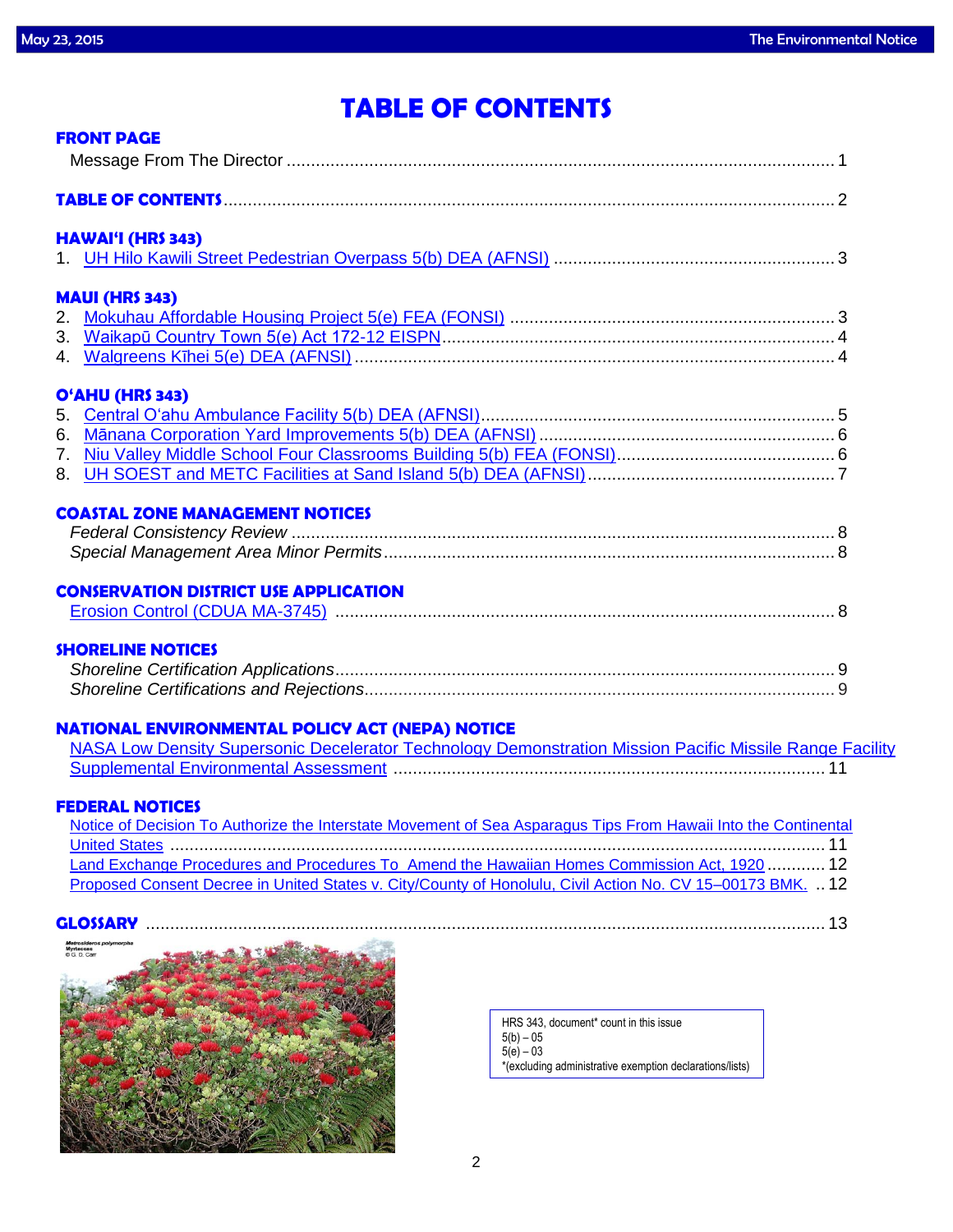# **HAWAI'I (HRS 343)**

## **1. [UH Hilo Kawili Street Pedestrian Overpass 5\(b\) DEA \(AFNSI\)](http://oeqc.doh.hawaii.gov/Shared%20Documents/EA_and_EIS_Online_Library/Hawaii/2010s/2015-05-23-HA-5B-DEA-UH-Hilo-Kawili-Street-Pedestrian-Overpass.pdf)**

| Island:                        | Hawai'i                                                      |
|--------------------------------|--------------------------------------------------------------|
| <b>District:</b>               | South Hilo                                                   |
| TMK:                           | (3) 2-4-001:005 and 167                                      |
| <b>Permits:</b>                | Hawai'i County Department of Public Works: Easement;         |
|                                | Building Permit, Grading Permit, and Drainage Approval;      |
|                                | Hawai'i County Planning Department: Plan Approval            |
| <b>Proposing/Determination</b> |                                                              |
| Agency:                        | University of Hawai'i at Hilo, Facilities Planning and       |
|                                | Construction Office, 200 W. Kawili Street, Hilo, HI 96720.   |
|                                | Contact: Lo-li Chih, (808) 974-7595                          |
| <b>Consultant:</b>             | Geometrician Associates, P.O. Box 396, Hilo HI 96721.        |
|                                | Contact: Ron Terry, (808) 969-7090, rterry@hawaii.rr.com     |
| $C_{4}$ $A_{1}$ $A_{2}$        | Statutory 20 day public review and comment period eterter of |



**Status:** Statutory 30-day public review and comment period starts; comments are due by June 22, 2015. Please send comments to the proposing/determination agency and consultant.

The University of Hawai'i at Hilo (UH Hilo) plans a pedestrian overpass above Kawili Street between the new Student Housing and the Campus Center. The project would increase safety for pedestrians, as hundreds of students cross the intersection hourly, and improve traffic flow, as there will be far fewer pedestrians who need to cross at-grade and thus delay vehicle traffic. The bridge has been designed as an architectural landmark defining a gateway to the campus. The approaches will include sinuous paths through attractively landscaped plazas with stone and concrete features and numerous native 'ohi'a trees and hapu'u tree ferns and ornamental vegetation. The minimum clear height from the bottom of the bridge to the top of the Kawili Street roadway will be 16 feet. The bridge will be covered with roofing, with gutters and downspouts to divert water. Over Kawili Street, it will be enclosed with decorative metal panels for safety. In other areas, the sides of the bridge may be open except for the required guardrails, providing unique views. The project will be appropriately accessible in conformance with the ADA. Other features include motion sensor LED lighting, a drinking fountain, vending machines, built-in seating, security cameras, emergency phones and WiFi. The surface of the site has been completely altered by construction of campus and roadway facilities and no native vegetation, rare, threatened or endangered species, or archaeological sites are present. SHPD has determined that there will be no effects to historic properties.

# **MAUI (HRS 343)**

## **2. [Mokuhau Affordable Housing Project 5\(e\) FEA \(FONSI\)](http://oeqc.doh.hawaii.gov/Shared%20Documents/EA_and_EIS_Online_Library/Maui/2010s/2015-05-23-MA-5E-FEA-Mokuhau-Affordable-Housing-Project.pdf)**

| Island:<br>District:<br>TMK:<br>Permits:<br><b>Applicant:</b> | <b>Kapalua</b><br>Maui<br>Kaanapali<br><b>Chului</b> Pata<br>Lahaina<br>Wailuku<br>Mau<br>$(2)$ 3-4-033:005<br>Kihei<br>Hana<br><b>Building Permit</b><br>Wailea-Makena<br>Kaupo<br>Lokahi Pacific, 1935 Main Street, Suite 204, Wailuku, HI<br>96793. Contact: Susie Thieman, (808) 242-5761 |
|---------------------------------------------------------------|-----------------------------------------------------------------------------------------------------------------------------------------------------------------------------------------------------------------------------------------------------------------------------------------------|
| <b>Approving</b>                                              |                                                                                                                                                                                                                                                                                               |
|                                                               |                                                                                                                                                                                                                                                                                               |
| Agency:                                                       | Department of Housing and Human Concerns, County of Maui, 2200 Main Street, One Main<br>Plaza Building, Suite 546, Wailuku, HI 96793. Contact: Jo-Ann Ridao,<br>(808) 270-7805                                                                                                                |
| <b>Consultant:</b>                                            | Planning Consultants Hawaii LLC, 2331 W. Main Street, Wailuku, HI 96793. Contact: Michael                                                                                                                                                                                                     |
|                                                               | Summers, (808) 269-6220                                                                                                                                                                                                                                                                       |
| Status:                                                       | Finding of No Significant Impact Determination                                                                                                                                                                                                                                                |

**Status:** Finding of No Significant Impact Determination

The Mokuhau Affordable Housing Project is an infill development located within the Happy Valley neighborhood of Wailuku, Maui, Hawai'i. The project is being developed by Lokahi Pacific, a non-profit housing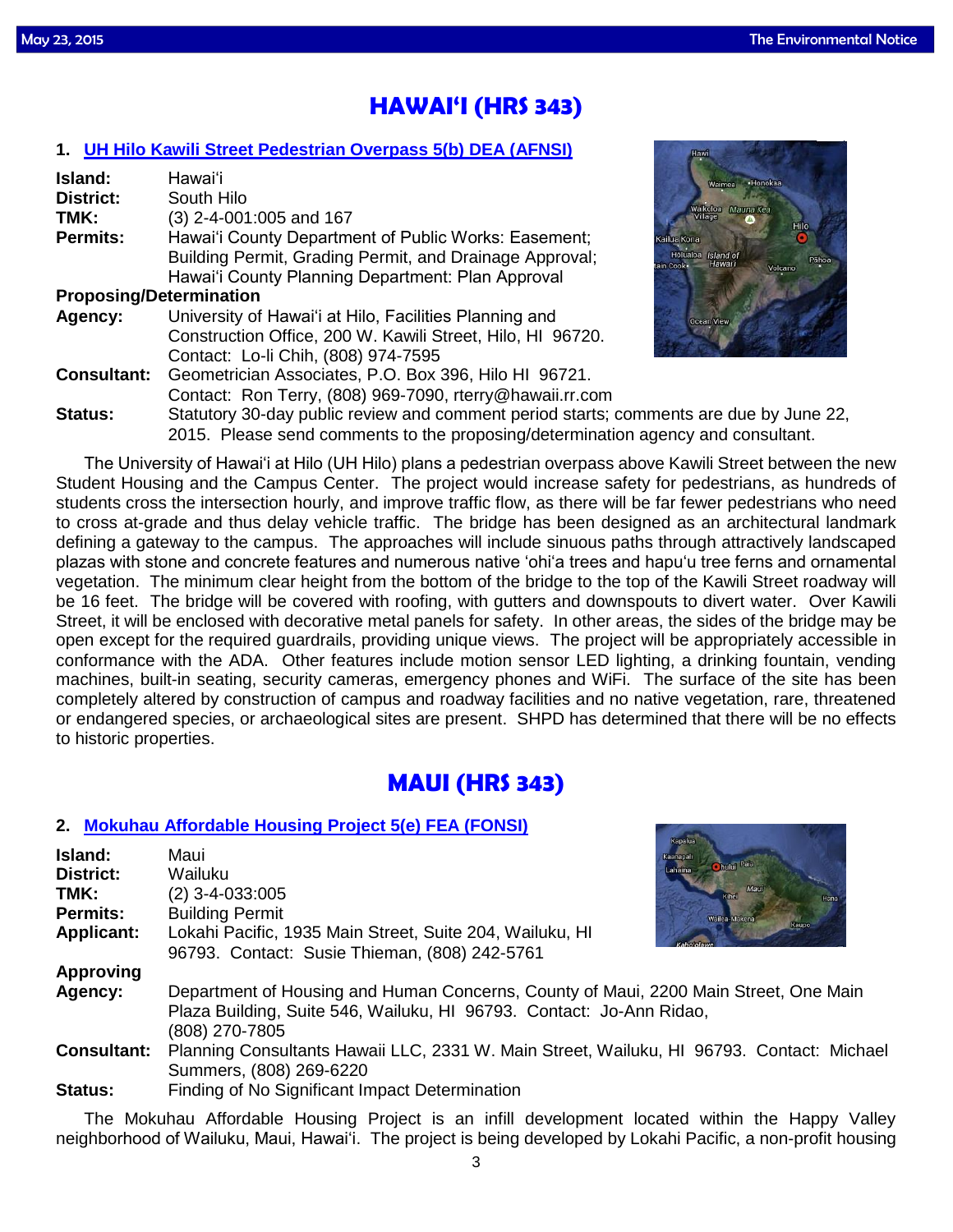Kapalua

 and community development corporation, in association with the County of Maui's Department of Housing & Human Concerns. The project will offer affordably priced housing to qualified Maui residents. The project is located at 2023 Mokuhau Road and the property is identified by TMK No. (2) 3-4-033:005. It will comprise 16 single-family residences on lots that range from 3,198 square feet to 7,759 square feet. The project also includes supporting on-site infrastructure including roadway, drainage, water, wastewater and electrical improvements. The project is designed in accordance with Maui County Code (MCC) Title 19.84 R-O Lot Line Overlay District, which allows for increased density for affordable housing projects. The Department of Housing and Human Concerns has determined that a Finding of No Significant Impact (FONSI) is warranted for the subject project.

## **3. [Waikapū Country Town 5\(e\) Act 172-12 EISPN](http://oeqc.doh.hawaii.gov/Shared%20Documents/EA_and_EIS_Online_Library/Maui/2010s/2015-05-23-MA-5E-Act-172-12-EISPN-Waikapu-Country-Town.pdf)**

| Island:            | Maui<br><b>Kaanapa</b><br>Kahului Paia                                                  |
|--------------------|-----------------------------------------------------------------------------------------|
| <b>District:</b>   | Lahaina<br>Wailuku                                                                      |
| TMK:               | Maui<br>$(2)$ 3-6-002:001, $(2)$ 3-6-002:003, $(2)$ 3-6-004:003,<br><b>Kihei</b>        |
|                    | (2) 3-6-004:006, (2) 3-6-005:007 and (2) 3-6-006:036<br>Wailea-Makena                   |
| <b>Permits:</b>    | Kaupo<br>State Land Use Commission District Boundary Amendment,                         |
|                    | County Community Plan Amendment, County Change in Zoning,                               |
|                    | Project District Approval, Subdivision Approval, NPDES Permits, Building Permits        |
| <b>Applicant:</b>  | Waikapū Properties, LLC, 1670 Honoapi'ilani Highway, Wailuku, HI 96793.                 |
|                    | Contact: Michael Atherton, (209) 601-4187                                               |
| <b>Approving</b>   |                                                                                         |
| Agency:            | State of Hawai'i, Land Use Commission, Department of Business, Economic Development and |
|                    | Tourism, P.O. Box 2359, Honolulu, HI 96804-2359.                                        |
|                    | Contact: Daniel Orodenker, (808) 587-3822                                               |
| <b>Consultant:</b> | Planning Consultants Hawai'i LLC, 2331 W. Main Street, Wailuku, HI 96793.               |
|                    | Contact: Michael Summers, (808) 269-6220                                                |
| <b>Status:</b>     | Statutory 30-day public review and comment period starts; comments are due by           |
|                    | June 22, 2015. Please send comments to the applicant, approving agency, and consultant. |

Waikapū Country Town is a mixed-use residential community proposed for development on approximately 499 acres within and around the Maui Tropical Plantation, Wailuku, Maui, Hawai'i. The project site is about 2 miles south of Wailuku and adjacent to the southern boundary of Waikapū. Four hundred eighty five (485) of the subject acres are in the State and County Agricultural Districts. Entitlement changes will be sought to bring these lands into appropriate urban and rural designations. Waikapū Country Town is designated a "Planned Growth Area" in the Maui Island Plan (MIP), December 2012. The project includes a diversity of housing types, neighborhood commercial, employment uses, an elementary school, parks and open space. At build-out the project will comprise about 1,433 residential units and nearly 200,000 square-feet of commercial. The project includes an approximate 6-mile network of pedestrian and bicycle paths. The project's agricultural component encompasses about 1,077 acres. These lands are being used for diversified agriculture, sugar and cattle grazing. The bulk of the agricultural lands, approximately 800 acres, will be dedicated in perpetuity to agricultural use. The Applicant desires to establish an agricultural park, farmers market, a limited amount of renewable energy production and other permissible uses on these lands.

## **4. [Walgreens Kīhei 5\(e\) DEA \(AFNSI\)](http://oeqc.doh.hawaii.gov/Shared%20Documents/EA_and_EIS_Online_Library/Maui/2010s/2015-05-23-MA-5E-Walgreens-Kihei-DEA-SMA-5-6-15_CD.pdf)**

| Island:           | Maui                                                                 | Kapalua              |
|-------------------|----------------------------------------------------------------------|----------------------|
| <b>District:</b>  | Makawao                                                              | Kaanapali<br>Lahaina |
| TMK:              | $(2)$ 3-9-008:016; (2) 3-9-007:037, (2) 3-9-007:038,                 |                      |
|                   | (2) 3-9-007:039, (2) 3-9-007:040                                     |                      |
| <b>Permits:</b>   | Change in Zoning, Special Management Area Use Permit, National       |                      |
|                   | Pollutant Discharge Elimination System Permit, Special Flood Hazard  | Kabalo               |
|                   | Area Development Permit, Building Permits                            |                      |
| <b>Applicant:</b> | Walgreen of Maui, Inc. 106 Wilmot Rd., MS#1620, Deerfield, IL 60015. |                      |
|                   | Contact: Lawrence Adler; (847) 315-6811                              |                      |

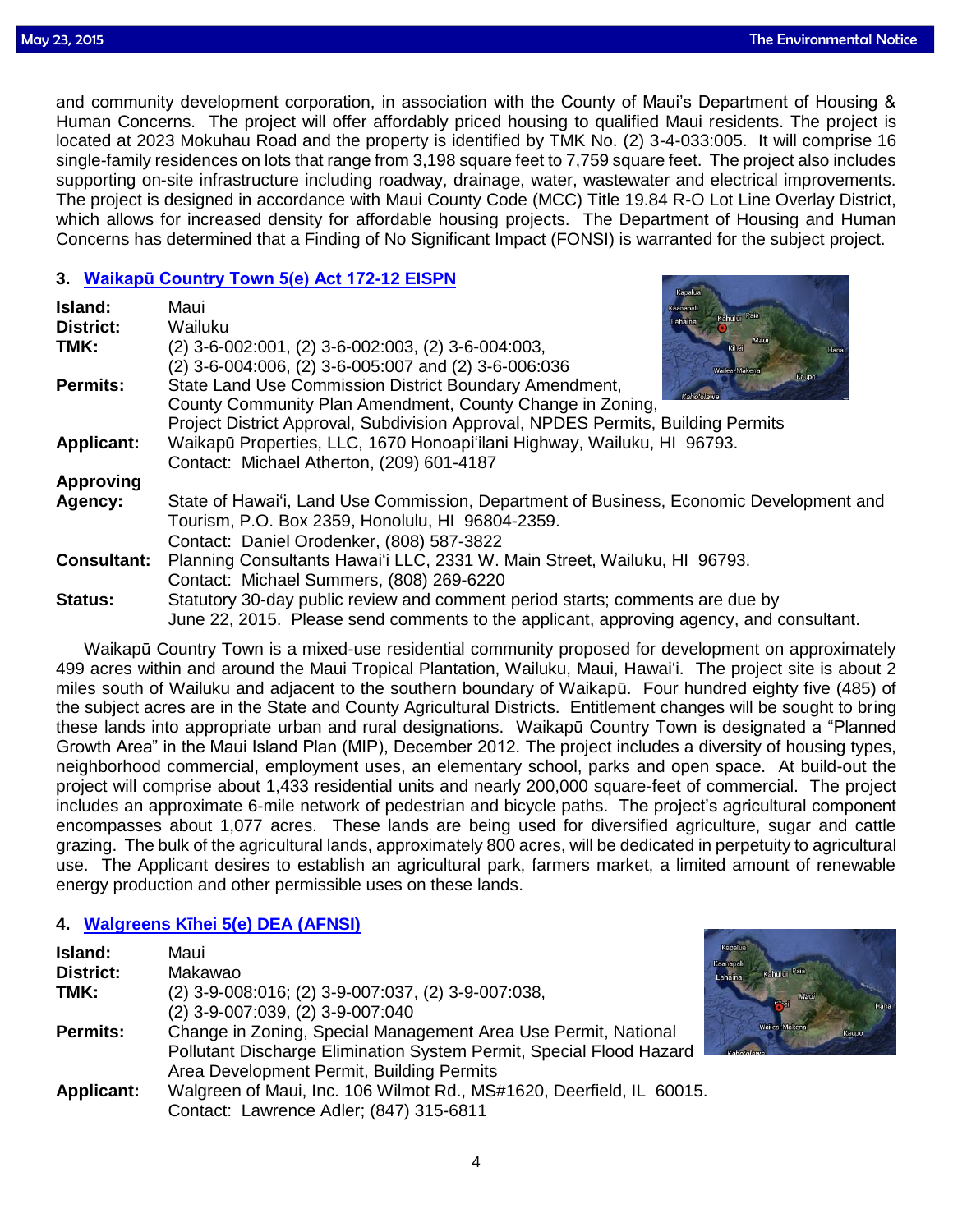| <b>Approving</b> |                                                                                                        |
|------------------|--------------------------------------------------------------------------------------------------------|
| Agency:          | Maui County Planning Department, 250 South High Street, Wailuku, HI 96793.                             |
|                  | Contact: Ann Cua/Candace Thackerson; (808) 270-7735                                                    |
|                  | Consultant: PBR Hawaii & Associates, Inc., 1001 Bishop Street, Suite 650, Honolulu, HI 96813. Contact: |
|                  | Keli'i Kapali; Phone (808) 521-5631; Fax (808) 523-1402                                                |
| Status:          | Statutory 30-day public review and comment period starts; comments are due by June 22,                 |
|                  | 2015. Please send comments to the applicant, approving agency, and consultant.                         |

Walgreen of Maui, Inc. proposes to build a new Walgreens store in Kīhei ("Walgreens Kīhei") on an approximately two-acre site located at the southwest corner of South Kīhei Road and Nohokai Street. Other site improvements will include parking, widening South Kīhei Road and Nohokai Street, and drainage improvements. The proposed use will require a change in zoning from R-3 Residential to B-2 Community Business for four of the five parcels which comprise the site (TMKs (2) 3-9-007:037, 038, 039, 040). All of the properties are in the Special Management Area (SMA), therefore an SMA Use Permit is being sought. Walgreens Kīhei is an infill retail development responding to current retail and consumer demand. A retail and pharmaceutical store is proposed to support existing and emerging Kīhei population. The Site is contiguous to another commercial property and the immediate vicinity is developed with retail commercial uses along both sides of South Kīhei Road. Short-term construction impacts will be mitigated through compliance with County, State, and Federal rules, regulations, permits, and other requirements regarding fugitive dust, community noise control, and nonpoint source discharges. Long-term impacts are not anticipated with implementation of recommended design and civil engineering mitigation measures.

# **O'AHU (HRS 343)**

### **5. [Central O'ahu Ambulance Facility 5\(b\) DEA \(AFNSI\)](http://oeqc.doh.hawaii.gov/Shared%20Documents/EA_and_EIS_Online_Library/Oahu/2010s/2015-05-23-OA-5B-DEA-Central-Oahu-Ambulance-Facility.pdf)**

| Island:                        | <b>Laie</b><br>Oʻahu                                                                   |
|--------------------------------|----------------------------------------------------------------------------------------|
| <b>District:</b>               | Haleiwa<br>Ewa                                                                         |
| TMK:                           | (1) 9-4-122:103                                                                        |
| <b>Permits:</b>                | $O^{\prime}$ ahu<br>Building Permits, Administrative Waiver for P-2 front yard<br>Alea |
|                                | encroachment                                                                           |
| <b>Proposing/Determination</b> |                                                                                        |
| Agency:                        | Department of Design and Construction, City and County of                              |
|                                | Honolulu, 650 South King Street, 11 <sup>th</sup> Floor, Honolulu, HI 96813.           |
|                                | Contact: Curtis Kushimaejo, (808) 768-8455, ckushimaejo@honolulu.gov                   |
| <b>Consultant:</b>             | Environmental Communications, Inc., P.O. Box 236097, Honolulu, HI 96823.               |
|                                | Contact: Taeyong Kim, (808) 528-4661, tkim@environcom.com                              |
| <b>Status:</b>                 | Statutory 30-day public review and comment period starts; comments are due by June 22, |
|                                | 2015. Please send comments to the proposing/determination agency and consultant.       |

The proposed action consists of the construction of a 2,592 square foot ambulance facility and a 1,050 square foot ambulance apparatus bay that can accommodate two ambulance vehicles. Appurtenant to the ambulance facility are eight (8) standard parking stalls, one (1) accessible parking stall, and a fueling station. The project site was initially reserved for use as a fire station but was deemed programmatically unsuitable for fire station use but was found to be well located for an emergency ambulance facility. The site is split zoned B-1 Neighborhood Business and P-2 Preservation, both which allow public facility use. The subject facility was mandated by the State of Hawai'i Department of Health Emergency Medical Services Branch. The Waipiʻo unit is presently housed in a warehouse on Uke'e Street but is not optimally configured for ambulance operations.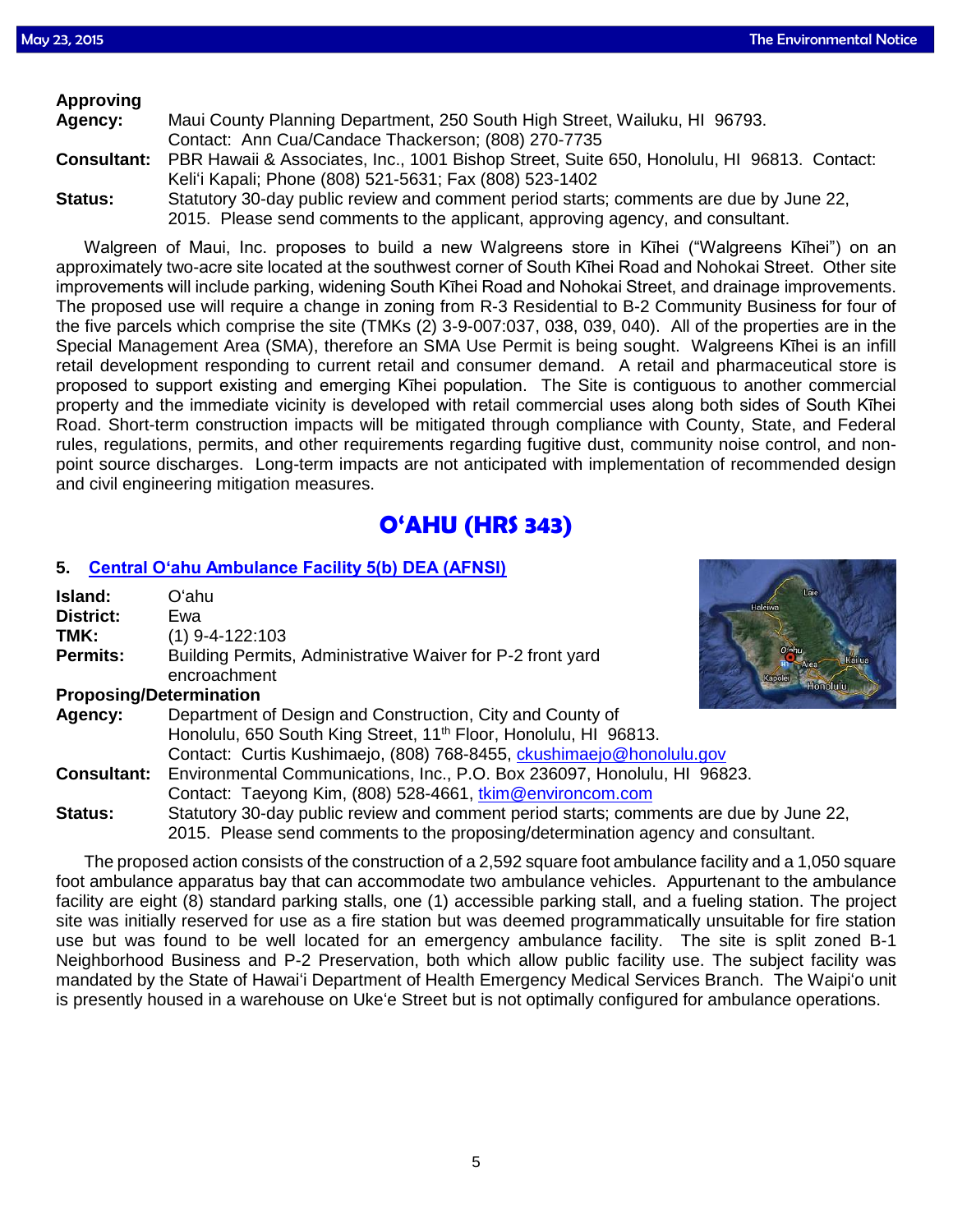## **6. [Manana Corporation Yard Improvements 5\(b\) DEA \(AFNSI\)](http://oeqc.doh.hawaii.gov/Shared%20Documents/EA_and_EIS_Online_Library/Oahu/2010s/2015-05-23-OA-5B-DEA-Manana-Corporation-Yard-Improvements.pdf)**

| Island:                        | Laie<br>Oʻahu                                                                                                                                                               |  |  |
|--------------------------------|-----------------------------------------------------------------------------------------------------------------------------------------------------------------------------|--|--|
| <b>District:</b>               | Ewa                                                                                                                                                                         |  |  |
| TMK:                           | $(1)$ 9-7-024:041                                                                                                                                                           |  |  |
| <b>Permits:</b>                | Community Noise Permit, National Pollutant Discharge Elimination<br>Oʻahu.<br><b>HT</b> Aiea<br>System (Stormwater Associated with Construction), State Asbestos<br>Kapolei |  |  |
|                                | Rules, Lead Based Paint Regulations, Grubbing and Grading Permit,<br>Honolulu                                                                                               |  |  |
|                                | <b>Building Permit</b>                                                                                                                                                      |  |  |
| <b>Proposing/Determination</b> |                                                                                                                                                                             |  |  |
| Agency:                        | City and County of Honolulu, Department of Design and Construction, Facilities Division, 650                                                                                |  |  |
|                                | South King Street, 11 <sup>th</sup> Floor, Honolulu, HI 96813.                                                                                                              |  |  |
|                                | Contact: John Condrey, (808) 768-8468                                                                                                                                       |  |  |
| <b>Consultant:</b>             | Wilson Okamoto Corporation, 1907 South Beretania Street, Suite 400, Honolulu, HI 96826.                                                                                     |  |  |
|                                | Contact: Milton Arakawa, (808) 946-2277                                                                                                                                     |  |  |
| <b>Status:</b>                 | Statutory 30-day public review and comment period starts; comments are due by June 22,                                                                                      |  |  |
|                                | 2015. Please send comments to the proposing/determination agency and consultant.                                                                                            |  |  |

The proposed action is for the redevelopment of the existing 7.8 acre City baseyard in Mānana. The upper area of the project site is approximately 5 acres which contains two former U.S. Navy warehouses and other portable structures. The lower 2.8 acres is approximately 15 feet lower in elevation and is used for open storage and employee parking. The site currently houses portions of three City agencies. The structures are aging and the City departments are in need of additional and more efficient baseyard space. One of the agencies, the Department of Transportation Services, intends to move out of the site. The Department of Facility Maintenance, Traffic and Electrical Maintenance Services would occupy a new warehouse and administration building with a footprint of approximately 25,525 square feet, City vehicle and employee parking, open storage, and other improvements on the lower 2.8 acres of the site. The Department of Parks and Recreation, Maintenance Support Services would occupy a new warehouse of approximately 40,160 square feet plus an 11,400 square foot mezzanine, City vehicle and heavy equipment parking, open and bulk storage on a 4.4 acre portion of the upper area. An approximately 0.6 acre area within the upper area is reserved for future development.

## **7. [Niu Valley Middle School Four Classrooms Building 5\(b\) FEA \(FONSI\)](http://oeqc.doh.hawaii.gov/Shared%20Documents/EA_and_EIS_Online_Library/Oahu/2010s/2015-05-23-OA-5B-FEA-Niu-Valley-Middle-School-Four-Classrooms-Building.pdf)**

| <b>Island:</b><br>District:<br>TMK:<br><b>Permits:</b> | Oʻahu<br><b>Honolulu</b><br>3-7-003:067 and 010 (portion)<br>ADA Accessibility; Sewer Connection Permits; Department of Health<br>Wastewater Permit; Grubbing, Grading and Stockpiling Permit;<br>Building Permits (including electrical, plumbing, and civil) | Haleiwa<br>O'ahu<br>Alea |
|--------------------------------------------------------|----------------------------------------------------------------------------------------------------------------------------------------------------------------------------------------------------------------------------------------------------------------|--------------------------|
| <b>Proposing/Determination</b>                         |                                                                                                                                                                                                                                                                | Kapolei<br>Honolulu      |
| Agency:                                                | State of Hawai'i, Department of Education, P.O. Box 2360, Honolulu,                                                                                                                                                                                            |                          |
|                                                        | HI 96804. Contact: Mitch Tamayori; Phone: (808) 586-0876; Fax (808) 586-8223                                                                                                                                                                                   |                          |
| <b>Consultant:</b>                                     | PBR Hawaii & Associates, Inc., 1001 Bishop Street, Suite 650, Honolulu, HI 96813. Contact:                                                                                                                                                                     |                          |
|                                                        | Vincent Shigekuni; (808) 521-5631; Fax (808) 523-1402                                                                                                                                                                                                          |                          |
| <b>Status:</b>                                         | Finding of No Significant Impact Determination                                                                                                                                                                                                                 |                          |

The Department of Education is proposing to construct a new Four Classrooms for World Languages Building on the Niu Valley Middle School (NVMS) Campus. The proposed building would be located on City and County of Honolulu lands, immediately makai of the existing campus structures and parking lot, on open land. NVMS, along with Kaiser High School offer the complex area an International Baccalaureate (IB) World Schools program. NVMS offers the Middle Years Program component of the IB program requiring the school to include World Languages in its curriculum. Currently, the world languages classes are held in two regular classrooms and a portion of an industrial arts classroom. The three classrooms used are not outfitted to support 21st century modes of education critical to effectively support learning. In order for the program to support current enrollments' progression into high school, additional classroom facilities are needed. The objective of this project is to address the current shortfall in classroom facilities to meet the requirements of the IB program. NVMS will

6

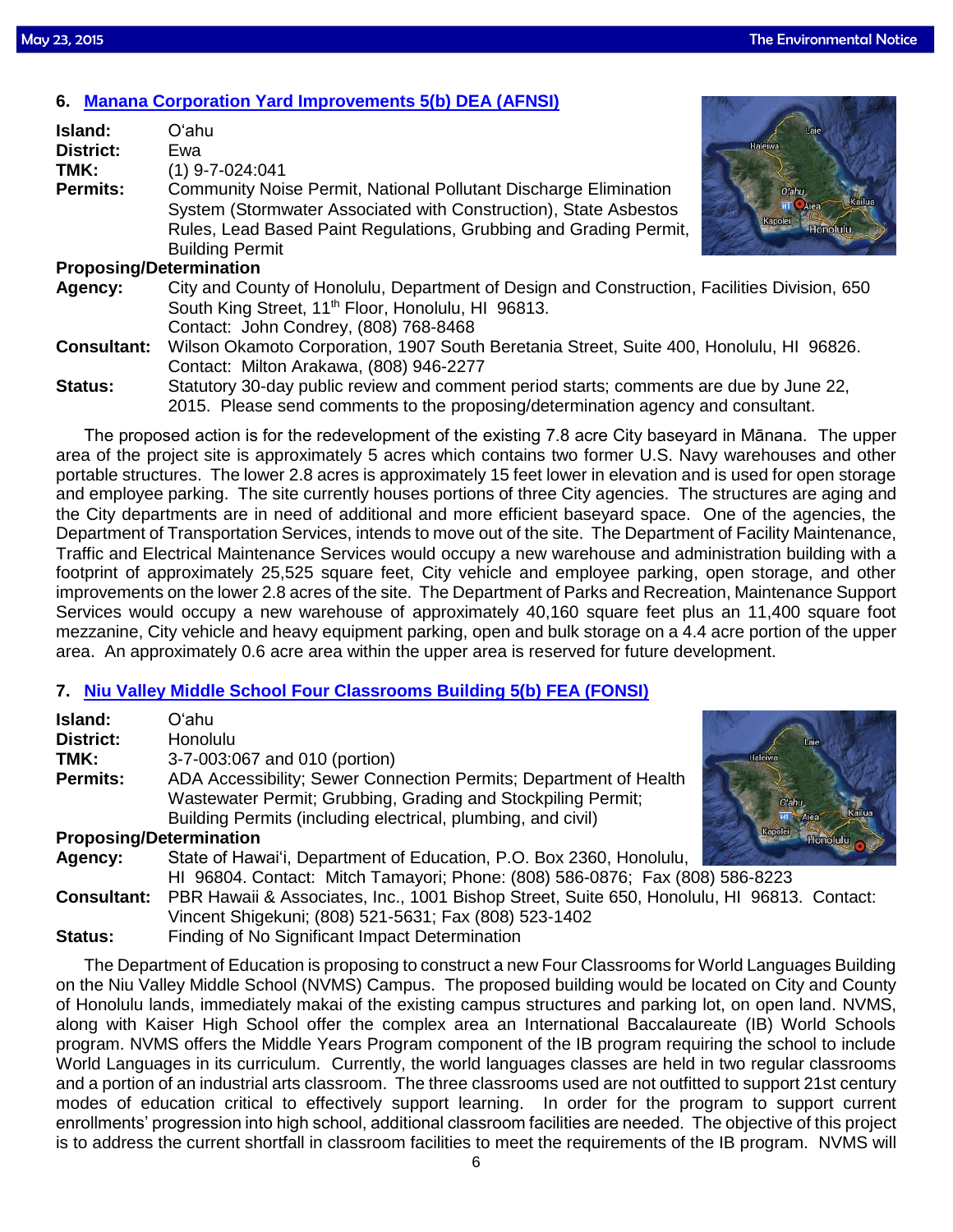be adding 4 classrooms and a faculty center to its campus without plans to increase enrollment. The DOE anticipates construction will commence during July of 2016 at the earliest, if sufficient funds are appropriated to allow the project to go to bid. The first phase of the two-phase project is estimated to be completed in 10 months. The total estimated cost for the design and construction of the first phase will be approximately 7.35 million dollars.

## **8. [UH SOEST and METC Facilities at Sand Island 5\(b\) DEA \(AFNSI\)](http://oeqc.doh.hawaii.gov/Shared%20Documents/EA_and_EIS_Online_Library/Oahu/2010s/2015-05-23-OA-5B-DEA-UH-SOEST-and-METC-Facilities-at-Sand-Island.pdf)**

| Island:         | O'ahu                                                            |
|-----------------|------------------------------------------------------------------|
| District:       | <b>Honolulu</b>                                                  |
| TMK:            | (1) 1-5-041: portions of 006 and 334                             |
| <b>Permits:</b> |                                                                  |
|                 | <b>Proposing/Determination</b>                                   |
| Agency:         | University of Hawai'i, Facilities Planning and Design, Office of |
|                 | Capital Improvements, 1960 East-West Road, Biomedical            |



Sciences, B-102, Honolulu, HI 96822. Contact: Maynard G.P. Young, (808) 956-4071, Fax (808) 956-3175, [maynardy@hawaii.edu](mailto:maynardy@hawaii.edu)

**Consultant:** Wilson Okamoto Corporation, 1907 South Beretania Street, Suite 400, Honolulu, HI 96826. Contact: Earl Matsukawa, (808) 946-2277, (808) 946-2253, [ematsukawa@wilsonokamoto.com](mailto:ematsukawa@wilsonokamoto.com) **Status:** Statutory 30-day public review and comment period starts; comments are due by June 22, 2015. Please send comments to the proposing/determination agency and consultant.

Due to the closure of the UH Marine Center at the Pier 45 Snug Harbor Facility, the University of Hawai'i (UH) School of Ocean and Earth Science and Technology (SOEST) will divide and relocate its small- and largeboat operations, respectively. SOEST's large-boat operations will be moved to a new facility at Pier 35, while its small boat operations will be moved to the proposed SOEST and Marine Education Training Center (METC) Facilities at Sand Island. Proposed project improvements include constructing a paved, fenced and lighted laydown/storage area and installing a new larger floating dock to replace the existing floating dock fronting the METC (see Figure 4). In the first phase, approximately one-half of the 4.6 acre vacant lot will be developed for the laydown/storage area. Following construction, SOEST proposes to relocate a number of storage containers from the Pier 45 Snug Harbor facility to the laydown area, and erect tents and/or prefabricated structures to house its collection of geologic samples. In addition, the laydown area will be used to store SOEST's small vessels and trailers and for parking by SOEST personnel and visitors. The proposed replacement floating dock will be used jointly by SOEST, the UH Sailing Team, the UH Student Recreation Service, and the HCC METC. In the future, SOEST plans to expand the laydown storage area over the remainder of the vacant lot.

# **COASTAL ZONE MANAGEMENT NOTICES**

## **Federal Consistency Review**

The Hawai'i Coastal Zone Management (CZM) Program has received the following federal action to review for consistency with the CZM objectives and policies in Chapter 205A, Hawai'i Revised Statutes. This public notice is being provided in accordance with section 306(d)(14) of the National Coastal Zone Management Act of 1972, as amended. For general information about CZM federal consistency please call John Nakagawa with the Hawai'i CZM Program at 587-2878. For neighboring islands use the following toll free numbers: Lāna'i & Moloka'i: 468-4644 x72878, Kaua'i: 274-3141 x72878, Maui: 984-2400 x72878 or Hawai'i: 974-4000 x72878. For specific information or questions about an action listed below please contact the CZM staff person identified for each action. Federally mandated deadlines require that comments be received by the date specified for each CZM consistency review. Comments may be submitted by mail, electronic mail or fax, as indicated below.

| Mail:  | Office of Planning, Department of Business, Economic Development and Tourism, P.O. Box 2359, |
|--------|----------------------------------------------------------------------------------------------|
|        | Honolulu. Hawaiʻi 96804                                                                      |
| Email: | jnakagaw@dbedt.hawaii.gov                                                                    |
| Fax:   | $(808)$ 587-2899                                                                             |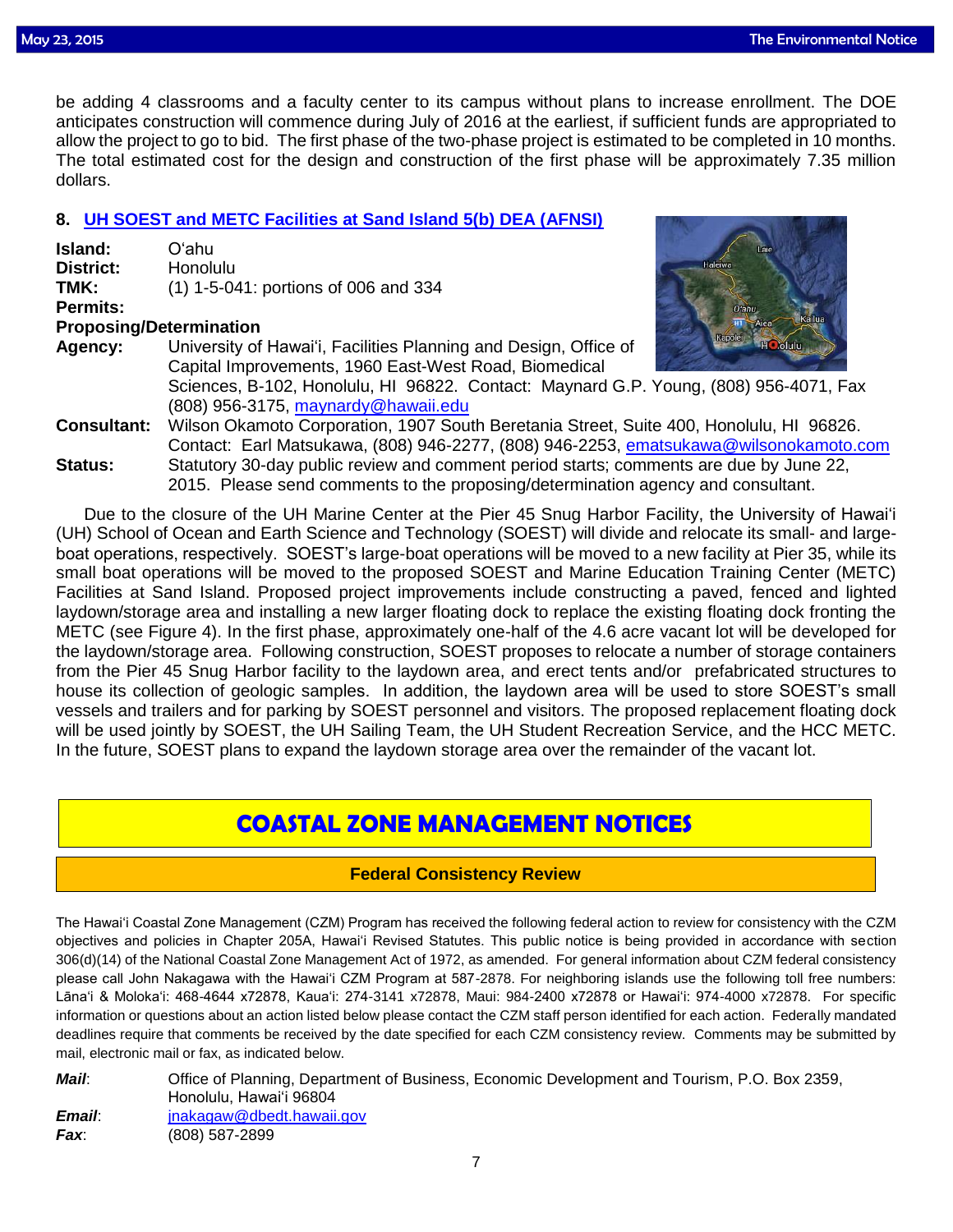### **Honoapiʻilani Highway Shoreline Protection at Olowalu, Lahaina, Maui**

Receive federal funding from the Federal Highway Administration to construct an engineered solution to protect an eroding shoreline along a 900-foot long portion of Honoapiʻilani Highway. The project consists of placement of large boulders ranging in size from 1.5 to 2.5 tons to stabilize and restore the 900-foot long section of shoreline. The boulders will be underlain with smaller rocks and geotextile fabric to prevent leaching of backfill material.

**Applicant:** State of Hawai'i Department of Transportation **Contact:** Sharen Cho-Ibanez, 692-7551 **Federal Action:** Federal Funding **Federal Agency:** Federal Highway Administration **Location:** Honoapiʻilani Highway at Olowalu, Lahaina, Maui **TMK:** (2) 4-8-003:006 **CZM Contact:** John Nakagawa, 587-2878, [jnakagaw@dbedt.hawaii.gov](mailto:jnakagaw@dbedt.hawaii.gov) **Comments Due:** June 9, 2015

### **Special Management Area (SMA) Minor Permits**

The SMA Minor permits below has been approved (HRS 205A-30). For more information, contact the county/state Planning Department. Honolulu (768-8014); Hawaiʻi (East 961-8288, West 323-4770); Kauaʻi (241-4050); Maui (270-7735); Kakaʻako or Kalaeloa Community Development District (587-2841).

| <b>Location (TMK)</b>                 | <b>Description (File No.)</b>                                                                            | <b>Applicant/Agent</b>                                       |
|---------------------------------------|----------------------------------------------------------------------------------------------------------|--------------------------------------------------------------|
| Hawai'i: North Kona (7-6-015: 015)    | Conversion of Existing Office of Building to Short-Term<br>Lodging and Related Improvements (SMM 15-330) | Jaelyn Rockman                                               |
| Hawai'i: North Kohala (5-2-001: 002)  | Establish a Snack Stand (SMM 15-331)                                                                     | KP Holdings, LLC                                             |
| Maui: Kihei (2-1-008: 080)            | Subdivision into Two Lots (SM2 20150027)                                                                 | ATC Makena Holdings, LLC                                     |
| Maui: Wailea (2-1-008: 061 and 076)   | Renovations and Landscaping (SM2 20150028)                                                               | Sunstone Hawaii 3-0, LLC                                     |
| Maui: Kaanapali (4-4-008: 005)        | Tents for Event (SM2 20150029)                                                                           | Maui Rents, Inc.                                             |
| Maui: Kihei (3-9-018: 017)            | Photovoltaic Installation (SM2 20150030)                                                                 | Rec Solar Commercial Corporation                             |
| Maui: Haik (2-8-004: 114)             | Main Farm Dwell/Garage/Covered Lanai (SM2 20150031)                                                      | Boswell, William D                                           |
| Maui: Kapalua (4-2-001: 028)          | Renovation of Unit P3-4 (SM2 20150032)                                                                   | Joel N Corpuz                                                |
| Maui: Lahaina (4-3-015: 058)          | Remove Old/New Pool and Spa (SM2 20150033)                                                               | James Lecron                                                 |
| Maui: Molokai (5-1-002: 037)          | Install Fencing (SM6 20150002)                                                                           | The Nature Conservancy Molokai<br>Program                    |
| O'ahu: Kaka'ako (2-1-059: 011)        | Building Renovations and Site Improvements (SMA/15-2)                                                    | Cutter Management / Clifford<br>Planning & Architecture, LLC |
| O'ahu: Kaneohe (4-7-014: 052 and 055) | Stockpile with Dust Barrier and Silt Fence (2015/SMA-14)                                                 | Wailehua II, LLC / Hida, Okamoto &<br>Associates             |

# **CONSERVATION DISTRICT USE APPLICATION**

Persons interested in commenting on the following Conservation District Use Application or interested in receiving notification of determinations on Conservation District Use Applications must submit comments and requests to the Department of Land and Natural Resources. Notification requests must include the following information: 1) Name and address of the requestor; 2) The application for which the requestor would like to receive notice of determination; and 3) The date the notice was initially published in the Environmental Notice. Send comments and requests to: Department of Land and Natural Resources, Office of Conservation and Coastal Lands, P.O. Box 621, Honolulu, HI 96809. DLNR will make every effort to notify those interested in the subject CDUA. However, DLNR is not obligated to notify any person not strictly complying with the above requirements. For more information, please contact the Office of Conservation and Coastal Lands staff listed.

**File No.:** CDUA MA-3745

**Name of Applicant:** James P. Argyropoulos **Location:** Kuau Bay, Paia, Makawao District, Mau **TMKs:** Makai of (2) 2-6-009:005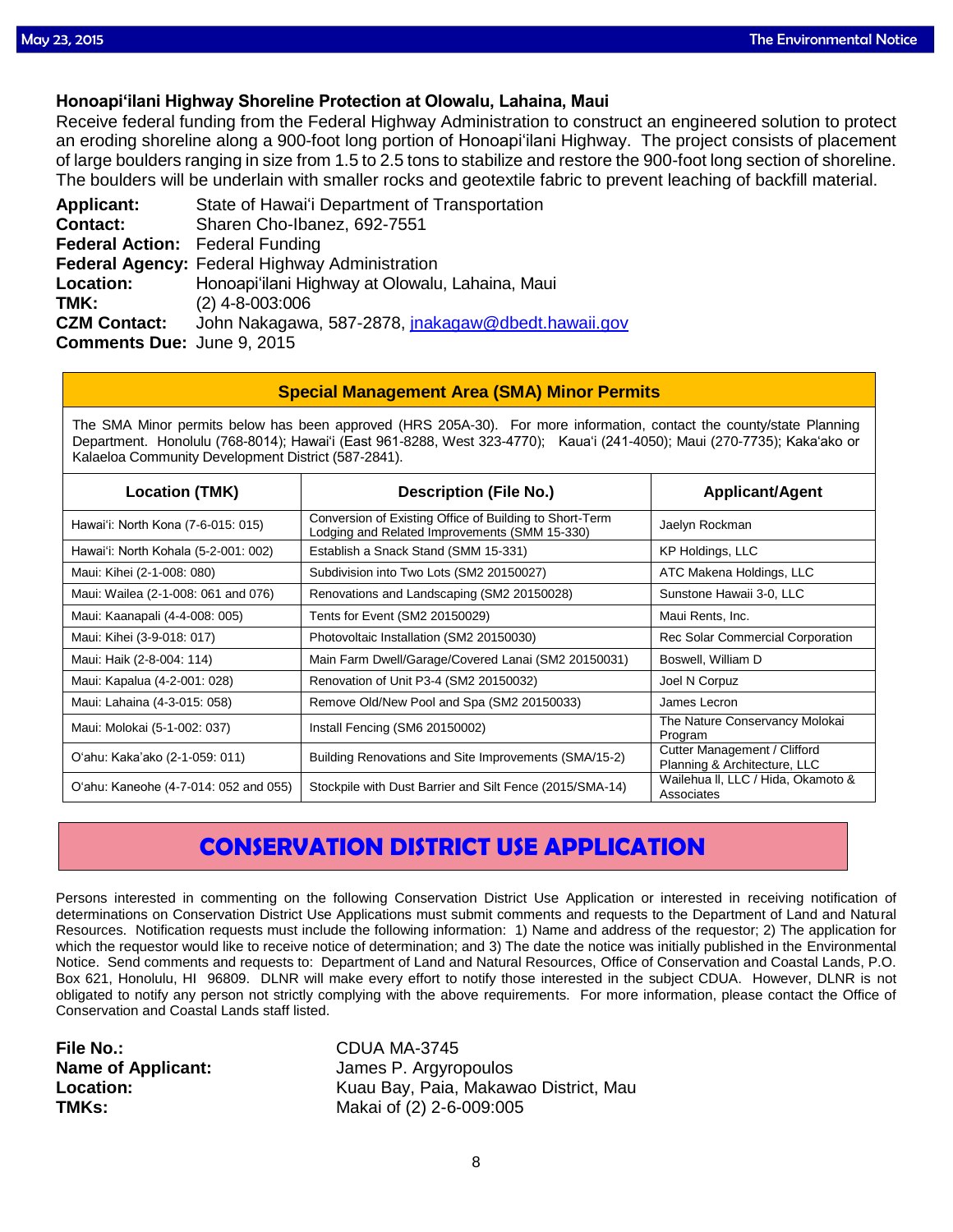# **Proposed Action:** Erosion Control

**343, HRS determination:** FONSI Published in the February 8, 2015 edition of *The Environmental Notice* 

**Applicant's Contact:** Michael Summers, Planning Consultants Hawaii, (808) 269-6620

# **SHORELINE NOTICES**

## **Shoreline Certification Applications**

The shoreline certification applications below are available for review at the Department of Land and Natural Resources Offices on Kauaʻi, Hawaiʻi, Maui, and Honolulu, 1151 Punchbowl Street, Room 220 (HRS 205A-42 and HAR 13-222-12). All comments shall be submitted in writing to the State Land Surveyor, 1151 Punchbowl Street, Room 210, Honolulu, Hawai'i 96813 and postmarked no later than 15 calendar days from the date of the public notice of the application. For more information, call Ian Hirokawa at (808) 587-0420.

| File No. | <b>Date</b> | Location                                                                                                                                                                                                                                                                                                                                                                                                                           | <b>Applicant/Owner</b>                                | <b>TMK</b>                            |
|----------|-------------|------------------------------------------------------------------------------------------------------------------------------------------------------------------------------------------------------------------------------------------------------------------------------------------------------------------------------------------------------------------------------------------------------------------------------------|-------------------------------------------------------|---------------------------------------|
| OA-1653  | 5/12/15     | R.P. 2907, L.C. Aw. 2766, Ap. 2 to Nanoloa situate at<br>Waiale'e, Ko'olauloa, O'ahu<br>Address: 58-207 Kamehameha Highway<br>Purpose: Development of property                                                                                                                                                                                                                                                                     | Dennis K. Hashimoto/ Ed &<br>Katie Weldon             | 5-8-001:021                           |
| MA-610   | 5/7/15      | Lots 2-A and 3 Kaonoulu Beach Lots R.P. 7447, L.C. Aw.<br>3237 to H. Hewahewa situate at Kaonoulu, Kihei, Maui<br>Address: 640 South Kihei Road<br>Purpose: Determination of shoreline setback                                                                                                                                                                                                                                     | ControlPoint Surveying, Inc./<br>County of Maui       | 3-9-001:147<br>(por.) & 015<br>(por.) |
| MA-611   | 5/11/15     | Portion of Wailea Beach Villas being Lot 462 of Land Court<br>Application 1804 Map 19 situate at Honuaula, Makawao,<br>Maui<br>Address: 3800 Wailea Alanui Drive<br>Purpose: Annual certification of shoreline                                                                                                                                                                                                                     | CDF Engineers LLC/ Wailea<br><b>Beach Villas</b>      | 2-1-008:091                           |
| MA-612   | 5/13/15     | Lots 66-A and 66-B Land Court Application 1744 being a<br>portion of Lot 66 of Land Court Application 1744 as shown<br>on Map 29, which lot was deregistered on May 25, 2012 by<br>deregistration of Certificate of Title 673,152 recorded in the<br>Bureau of Conveyances of the State of Hawaii as document<br>number A-45280599 situate at Hanakao'o, Lahaina, Maui<br>Address: 200 Nohea Kai Drive<br>Purpose: Permit purposes | David Miran/ HMC Maui LP<br>c/o Host Hotels & Resorts | 4-4-013:008                           |
| HA-509   | 4/27/15     | Lot 16 of Puako Beach Lots (HTS Plat 414-A) being the<br>whole of Grant 12,590 to Paul M. Simpson & Dorothy-Dee<br>G. Simpson situate at Lalamilo, South Kohala, Island of<br>Hawaii<br>Address: 69-1918 Puako Beach Drive<br>Purpose: Obtain County permits                                                                                                                                                                       | Wes Thomas Associates/<br>Edward & Emily Wilbur       | 6-9-006:016                           |
| HA-510   | 5/12/15     | Lot 21, Honoli'i Pali Tract being a portion of File Plan 466,<br>being also portions of Royal Patent 4659, Land Commission<br>Award 4595 to Makuahine and Land Patent 8335, Land<br>Commission Award 7715, Apana 16 to Lota Kamehameha<br>situate at Pauka'a, South Hilo, Island of Hawaii<br>Address: 47 Honoli'i Place<br>Purpose: Improvements to residence and erosion control<br>measures                                     | George S. Yoshimura/ Kent<br>A. Whealy                | 2-7-015:006                           |

## **Shoreline Certifications and Rejections**

The shoreline notices below has been proposed for certification or rejection by the Department of Land and Natural Resources (HRS 205A-42 and HAR 13-222-26). Any person or agency who wants to appeal shall file a notice of appeal in writing with DLNR no later than 20 calendar days from the date of this public notice. Send the appeal to the Board of Land and Natural Resources, 1151 Punchbowl Street, Room 220, Honolulu, Hawai'i 96813.

| File No.<br><b>Proposed/Rejected</b> | Location | <b>Applicant/Owner</b> | <b>TMK</b> |
|--------------------------------------|----------|------------------------|------------|
|--------------------------------------|----------|------------------------|------------|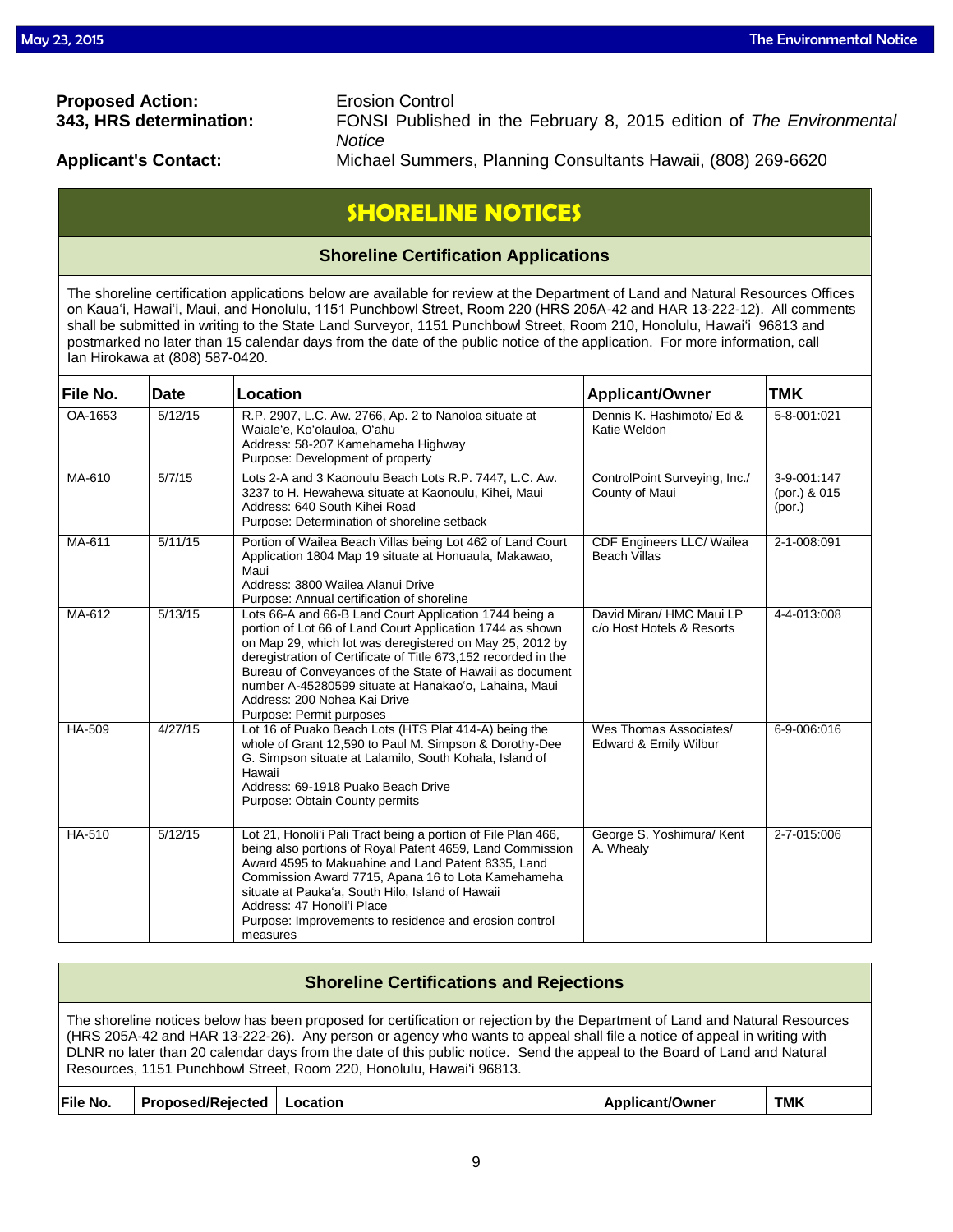| OA-1630       | <b>Proposed Shoreline</b>                  | Lot 12 of Land Court Consolidation 31 situate at                                                                                                                                                                                                                                                                                                                                           | <b>Technical Field Data</b>                                             | 4-4-018:072                   |
|---------------|--------------------------------------------|--------------------------------------------------------------------------------------------------------------------------------------------------------------------------------------------------------------------------------------------------------------------------------------------------------------------------------------------------------------------------------------------|-------------------------------------------------------------------------|-------------------------------|
|               | Certification                              | Mikiola, Kaneohe, Ko'olaupoko, Oahu<br>Address: 44-259 Mikiola Drive<br>Purpose: Obtain permits                                                                                                                                                                                                                                                                                            | Services, Inc./ Hitoshi<br>Yoshikawa                                    |                               |
| OA-1641       | <b>Proposed Shoreline</b><br>Certification | Lots 22 and 23 Land Court Application 665 situate at<br>Wai'alae-Iki, Honolulu, Oahu<br>Address: 4957 & 4997 Kahala Avenue<br>Purpose: Building permit                                                                                                                                                                                                                                     | Walter P. Thompson, Inc./<br>Kamehameha Schools                         | 3-5-023:003 &<br>038          |
| OA-1643       | <b>Proposed Shoreline</b><br>Certification | Lots 1 and 2 of Evershine VIII Tract File Plan 2271 Lot<br>4-A and Lot 5 of Portlock Subdivision No. 2 File Plan<br>2193 situate at Maunalua, Honolulu, Oahu<br>Address: 525 Portlock Road<br>Purpose: Construction                                                                                                                                                                        | Sam O. Hirota, Inc./<br>Evershine II LP                                 | 3-9-026:044,<br>045, 047, 048 |
| OA-1647       | <b>Proposed Shoreline</b><br>Certification | Pokai Bay Ditch situate at Lualualei, Waianae, Oahu<br>Address: Lualualei Beach Park<br>Purpose: Determine setback and Special<br>Management Area permit                                                                                                                                                                                                                                   | ControlPoint Surveying,<br>Inc./ City and County of<br>Honolulu         | 8-6-015:068                   |
| OA-1650       | <b>Proposed Shoreline</b><br>Certification | Lot 12, Land Court Application 609 situate at<br>Mokuleia, Waialua, Oahu<br>Address: 68-549 Crozier Drive<br>Purpose: Building permit                                                                                                                                                                                                                                                      | Walter P. Thompson, Inc./<br><b>Frederick Fong</b>                      | 6-8-004:014                   |
| OA-1651       | <b>Proposed Shoreline</b><br>Certification | Lot 106 Land Court Application 609 situate at<br>Mokuleia, Waialua, Oahu<br>Address: 68-329 Crozier Drive<br>Purpose: Building permit                                                                                                                                                                                                                                                      | Walter P. Thompson, Inc./<br>Pacific Capital Resources,<br><b>LLC</b>   | 6-8-005:013<br>(por.)         |
| MA-606        | <b>Proposed Shoreline</b><br>Certification | Lot D-1 Crowell-Raymond partition portion of Lot 1,<br>Section 4, second partition of Hamakuapoko Hui to<br>Kalaikini situate at Kuau, Hamakuapoko, Maui<br>Address: 62 Hana Highway<br>Purpose: Setback for building renovation                                                                                                                                                           | Martina W. Jale/ Kaimana<br>Maui LLC                                    | 2-6-010:025                   |
| HA-491        | <b>Proposed Shoreline</b><br>Certification | Portions of Lot 1 as shown on Map 1 of Ld. Ct. App.<br>1854, Lot 8, R.P. 1930 to Asa Thurston on a Portion of<br>L.C. Aw. 387, Part 4, Section 2 to American Board of<br>Commissioners for Foreign Missions and Grant 3083<br>to Manuel Gomes situate at Waiaha 1 <sup>st</sup> , North Kona,<br><b>Island of Hawaii</b><br>Address: 75-5888 Ali'i Drive<br>Purpose: Obtain County permits | Wes Thomas Associates/<br>Kona Reef                                     | 7-5-018:071                   |
| HA-499        | <b>Proposed Shoreline</b><br>Certification | Lot 40 of "Kohala Makai One Subdivision" being a<br>portion of Land Court Consolidation 129, Map 6<br>situate at Waika, North Kohala, Island of Hawaii<br>Address: 59-114 Umaumalei Place<br>Purpose: Single family home                                                                                                                                                                   | <b>BMK Inc. Profit Sharing</b><br>Plan/ BMK Inc. Profit<br>Sharing Plan | 5-9-016:028                   |
| HA-504        | <b>Proposed Shoreline</b><br>Certification | Lot 39 of "Kohala Makai One Subdivision" being a<br>portion of Land Court Consolidation 129, Map 6<br>situate at Waika, North Kohala, Island of Hawaii<br>Address: 59-112 Umaumalei Place<br>Purpose: Future residence                                                                                                                                                                     | Thomas Pattison/ Robert<br>Frank & Sharon Lavon<br>Friedman             | 5-9-016:027                   |
| <b>HA-508</b> | Proposed Shoreline<br>Certification        | Portion of North Kona Regional Park and Wildlife<br>Sanctuary Parcel A (C.S.F. 21,241) being the whole of<br>Grant 4723, Lot 1 to J. Kaelemakule Jr. and a portion<br>of Kona Coast State Park Parcel B (C.S.F. 22,263)<br>situate at Mahaiula and Kaulana, North Kona, Island<br>of Hawaii<br>Address: 72-3630 Queen Kaahumanu Highway<br>Purpose: Obtain County permits                  | Wes Thomas Associates/<br><b>DLNR Division of State</b><br>Parks        | 7-2-005:003                   |
| KA-393        | <b>Proposed Shoreline</b><br>Certification | Lot 5 Land Court Application 1469 (Map 1) situate at<br>Waioli & Waipa, Halelea, Kauai<br>Address: 5560 Weke Road<br>Purpose: Building permit                                                                                                                                                                                                                                              | Honua Engineering, Inc./<br>Waioli Surf Shack Holdings<br><b>LLC</b>    | 5-5-005:012                   |
| MA-591        | Rejection                                  | Lot 1 of the Michael Ruben Subdivision being a<br>portion of Grant 3343 to Claus Spreckels situate at<br>Spreckelsville, Wailuku Commons, Maui<br>Address: 598 Spreckelsville Beach Road<br>Purpose: Building setback & other permitting purposes                                                                                                                                          | Newcomer-Lee Land<br>Surveyors, Inc./ Puka Lani<br>Kai LLC              | 3-8-002:026                   |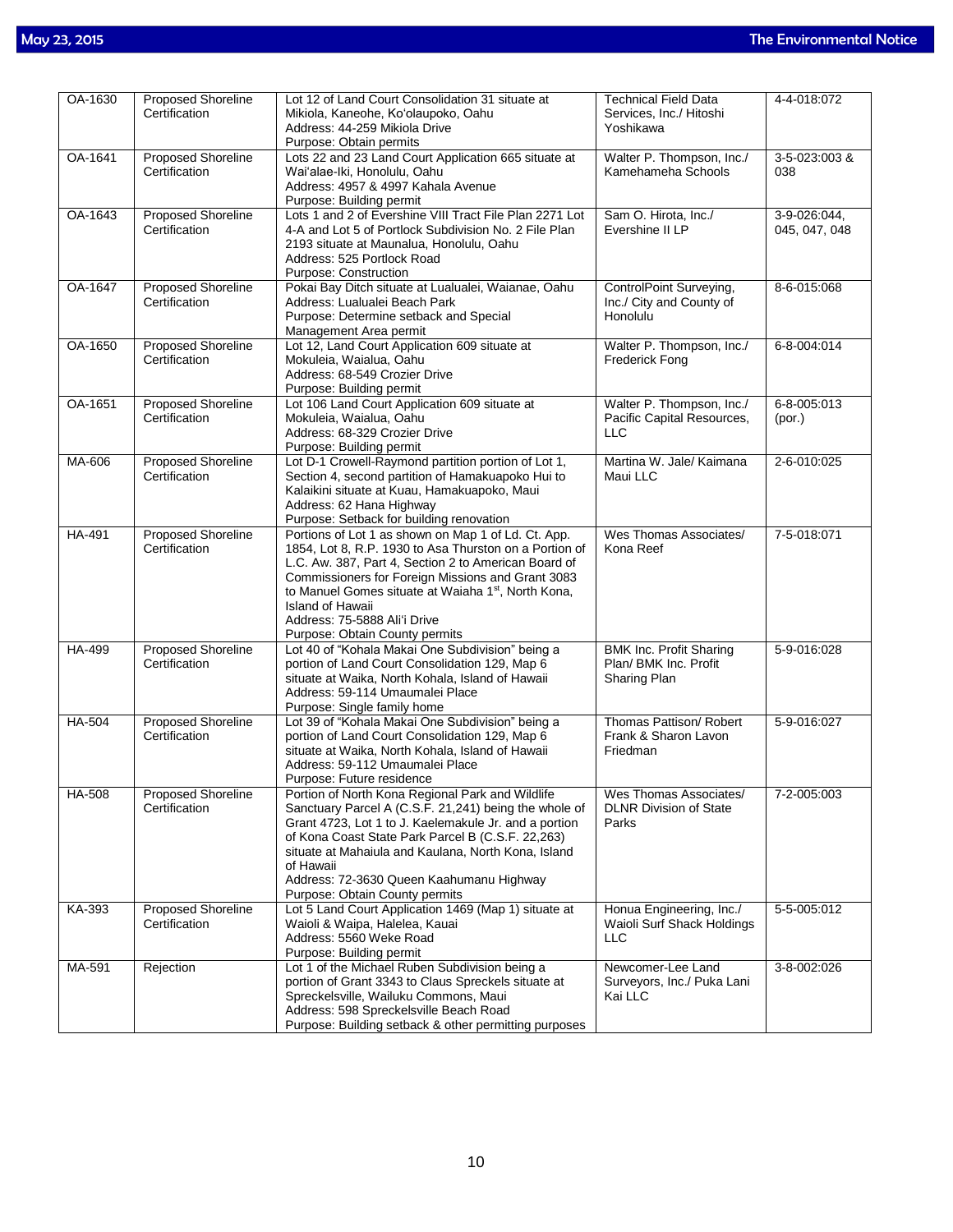# $\overline{a}$ **NATIONAL ENVIRONMENTAL POLICY ACT (NEPA) NOTICE**

|                                                                             | <b>National Aeronautics and Space Administration Low Density Supersonic Decelerator Technology</b>                                               |  |  |  |
|-----------------------------------------------------------------------------|--------------------------------------------------------------------------------------------------------------------------------------------------|--|--|--|
| <b>Demonstration Mission Pacific Missile Range Facility Supplemental EA</b> |                                                                                                                                                  |  |  |  |
| <b>Island:</b>                                                              | Kauaʻi                                                                                                                                           |  |  |  |
| <b>District:</b>                                                            |                                                                                                                                                  |  |  |  |
| TMK:                                                                        | N/A                                                                                                                                              |  |  |  |
| <b>Permits:</b>                                                             | Papahānaumokuākea Marine National Monument - Conservation and Management Permit                                                                  |  |  |  |
| <b>Applicant or Proposing</b>                                               |                                                                                                                                                  |  |  |  |
| Agency:                                                                     | National Aeronautics and Space Administration, Steve Slaten, Jet Propulsion Laboratory<br>Facilities and Environmental Manager, sslaten@nasa.gov |  |  |  |
| <b>Approving</b><br>Agency:<br><b>Consultant:</b><br>Status:                | N/A<br>N/A<br>Final Supplemental EA and signed Final FONSI                                                                                       |  |  |  |

The Proposed Action (Alternative 1–Preferred Alternative) incorporates all activities described in the Noaction Alternative, with clarification that some recovery aids discussed in the 2013 EA may or may not be employed and provides for additional splashdown area and test opportunities for the SFDT. This would require approved entry into the easternmost part of the Open Ocean Area of PMNM; therefore, NASA has requested authorization for entry into PMNM through a Conservation and Management hardware and potential fly-over of Nihoa Island and its surrounding Special Management Area from scheduled SFDTs beginning in 2015. NASA could have up to two technology testing launches each year for the next 5 years (June 2015 through August 2019). These additional test opportunities would increase the probability of successful test flights and lower the risk of a scenario for an unplanned (i.e., anomalous) termination of the test flight.NASA proposes to use an additional 37,600 km<sup>2</sup> (10,950 nm<sup>2</sup>) of splashdown area for future SDFT test flights. Of the approximately 37,600 km<sup>2</sup> (10,950 nm<sup>2</sup>), approximately 28,730 km<sup>2</sup> (8,370 nm<sup>2</sup>) is Open Ocean Area within PMNM and the other approximately 8,875 km<sup>2</sup> (2,600 nm<sup>2</sup>) of Open Ocean Area is north of PMNM.This additional splashdown area excludes the 70 hectares (170 acres) of Nihoa Island and the approximately 128.5 km<sup>2</sup> (37.5 nm2) Special Management Area within 5.5 km (3 nm) surrounding Nihoa Island. To ensure the excluded area waters and/or island will not be entered, one of two scenarios would occur: (1) the LDSD Program would initiate the SFDT in such a manner that expended flight hardware would be recovered before drifting into the excluded area; or (2) the flight system would overfly the excluded area, and the Test Vehicle would be dropped outside 5.5 km (3 nm) from Nihoa Island. Therefore, expended flight hardware would not be deposited on Nihoa Island or within the Special Management Area surrounding the island.

# **FEDERAL NOTICES**

This section lists relevant entries from the Federal Register, gleaned from a search of Hawai'i-based entries published since the date of the last issue of The Environmental Notice. For the PDF file click on the title link, also available at <http://www.gpo.gov/fdsys/>

### **1. [Notice of Decision To Authorize the Interstate Movement of Sea Asparagus Tips From Hawaii Into the](http://www.gpo.gov/fdsys/pkg/FR-2015-05-08/pdf/2015-11124.pdf)  [Continental United States](http://www.gpo.gov/fdsys/pkg/FR-2015-05-08/pdf/2015-11124.pdf)**

The Animal and Plant Health Inspection Service (APHIS) of the U. S. Department of Agriculture is advising the public of its decision to authorize the interstate movement of fresh sea asparagus tips from Hawaii into the continental United States. Based on the findings of a pest list and a risk management document, made available to the public for review and comment through a previous notice, APHIS has concluded that the application of one or more designated phytosanitary measures will be sufficient to mitigate the risks of introducing or disseminating plant pests or noxious weeds via the movement of fresh sea asparagus tips from Hawaii into the continental United States. DATES: Effective May 8, 2015. FOR FURTHER INFORMATION CONTACT: Mr. David Lamb, Senior Regulatory Policy Specialist, PPQ, APHIS, 4700 River Road, Unit 133, Riverdale, MD 20737– 1231; (301) 851–2103. (see, 80 F.R. 26523, May 8, 2015)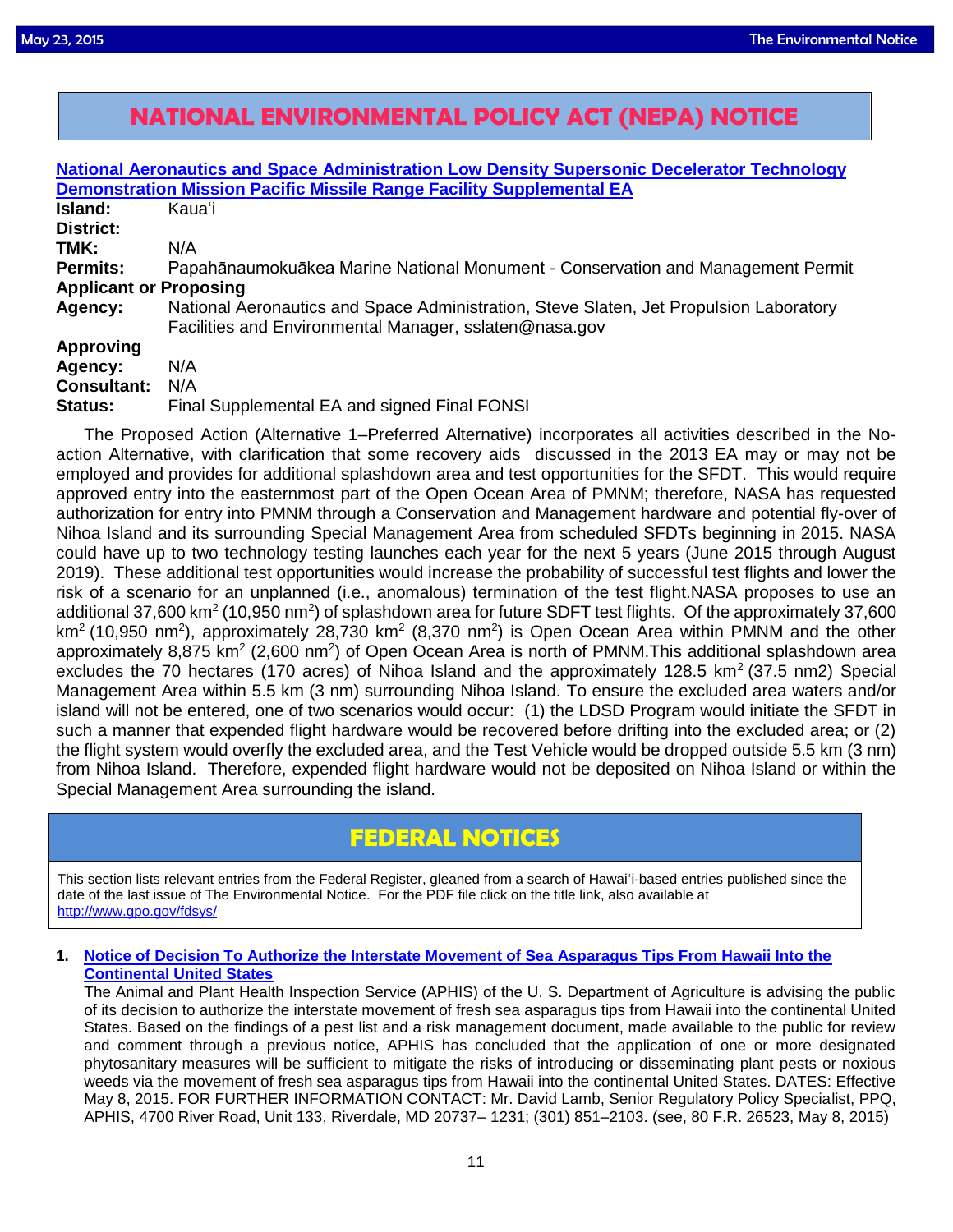- **2. [Land Exchange Procedures and Procedures To Amend the Hawaiian Homes Commission Act, 1920](http://www.gpo.gov/fdsys/pkg/FR-2015-05-12/pdf/2015-11401.pdf)** 
	- The Office of the Secretary of the U. S. Department of the Interior announced a proposed rule that would remove ambiguities the State of Hawai'i faces in administration of the Hawaiian Homes Commission Act. It would facilitate the goal of the rehabilitation of the Native Hawaiian community, including the return of native Hawaiians to the land, consistent with the Hawaiian Homes Commission Act, the State of Hawai'i Admission Act, and the Hawaiian Home Lands Recovery Act. The rule clarifies the land exchange process, the documents required, and the respective responsibilities of the Department of the Interior, the Department of Hawaiian Home Lands, and other entities engaged in land exchanges of Hawaiian home lands. It also clarifies the documents required and the responsibilities of the Secretary of the Interior in the approval process for proposed amendments by the State of Hawai'i to the Hawaiian Homes Commission Act, 1920, as amended. DATES: Comments must be submitted on or before July 13, 2015. ADDRESSES: You may submit comments on the rulemaking. Please click on the link, or copy/paste link into your favorite web browser for futher details. FOR FURTHER INFORMATION CONTACT: Ka'i'ini Kimo Kaloi, Director, Office of Native Hawaiian Relations, telephone (202) 208–7462 (see 80 F.R. 27134, May 12, 2015)
- **3. [Proposed Consent Decree in United States v. City/County of Honolulu, Civil Action No. CV 15–00173 BMK](http://www.gpo.gov/fdsys/pkg/FR-2015-05-18/pdf/2015-11880.pdf)** 
	- In this action, the United States filed a complaint under the Clean Air Act alleging violations at the Kapa'a and Kalaheo Sanitary Landfill (''Landfill'') located on the island of Oahu in Hawaii. The United States' complaint alleges violations for the City and County of Honolulu's (''CCH'') failure to timely submit a design plan for a gas collection and control system (''GCCS'') and failure to timely install and operate a GCCS. The consent decree requires CCH to pay a civil penalty in the amount of \$875,000 and to implement a Supplemental Environmental Project comprised of the installation and operation of a photovoltaic system at its waste-to-energy facility located on Hanua Street, Kapolei, Hawaii. The consent decree states that, during the period of the negotiations of this consent decree, CCH submitted a GCCS design plan approved by EPA for the Landfill, installed and commenced operation of the GCCS, developed a startup, shutdown and malfunction plan, and submitted a complete application for a Title V covered source permit. The publication of this notice opens a period for public comment on the consent decree. Comments should be addressed to the Assistant Attorney General, Environment and Natural Resources Division, and should refer to United States v. City and County of Honolulu, D.J. Ref. No. 90–5–2–1– 09044/1. All comments must be submitted no later than thirty (30) days after the publication date of this notice. Comments may be submitted either by email or by mail: To submit comments: Send them to: By email ... pubcomment-ees.enrd@ usdoj.gov. To submit comments: Send them to: By mail ... Assistant Attorney General, U.S. DOJ—ENRD, P.O. Box 7611, Washington, DC 20044–7611. During the public comment period, the consent decree may be examined and downloaded at this Justice Department Web site: http:// www.justice.gov/enrd/consentdecrees. We will provide a paper copy of the consent decree upon written request and payment of reproduction costs. Please mail your request and payment to: Consent Decree Library, U.S. DOJ— ENRD, P.O. Box 7611, Washington, DC 20044–7611. Please enclose a check or money order for \$11.00 (25 cents per page reproduction cost) payable to the United States Treasury (see, 80 F.R. 28300, May 18, 2015).



**The dedicated and cheerful volunteer members of Environmental Council met in quorum assembled on May 21, 2015 in the Kalanimoku Video Conference Center on Punchbowl Street.**